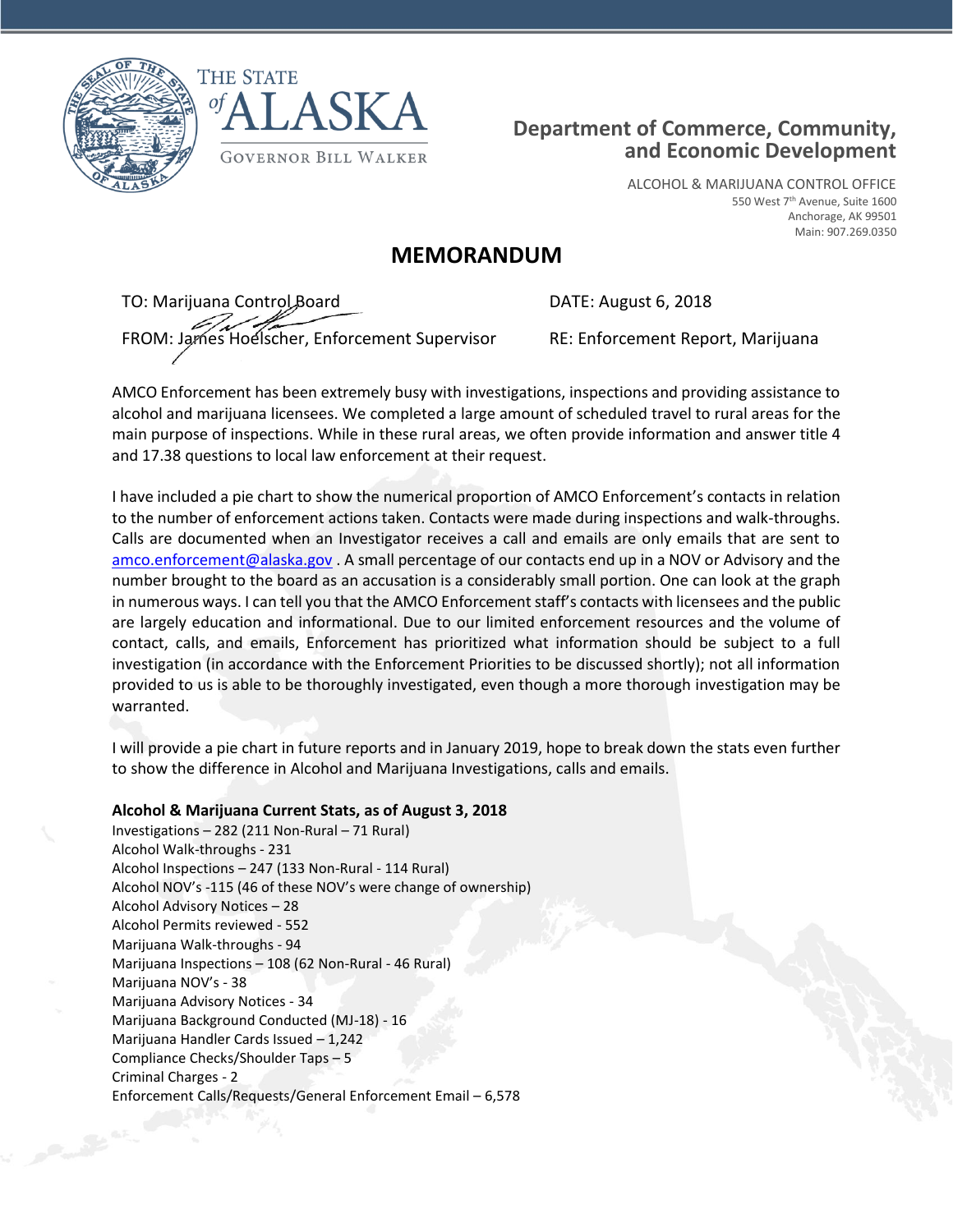



## **Permits and Events**

Recently, a special events permit for alcohol was issued, in part, in front of a marijuana retail store. This created a "comingling" of the marijuana retail store and the alcohol permittee, but the area permitted was not on the marijuana licensed premises. However, the marijuana licensee did mention the alcohol event on their Facebook page. We are also seeing where "marijuana events" are being held on licensed premises for alcohol, but do not **advertise** consumption of marijuana at the event. We recognize that this is not a violation, but also know that this has been a concern for both boards as our understanding was that the MCB does not want alcohol on marijuana premises and ABC does not want marijuana on alcohol premises. Enforcement is seeking guidance or clarification (or direction) from each board and recommends that the boards create a joint sub-committee to address these shared concerns and provide licensees and AMCO clear and consistent guidance.